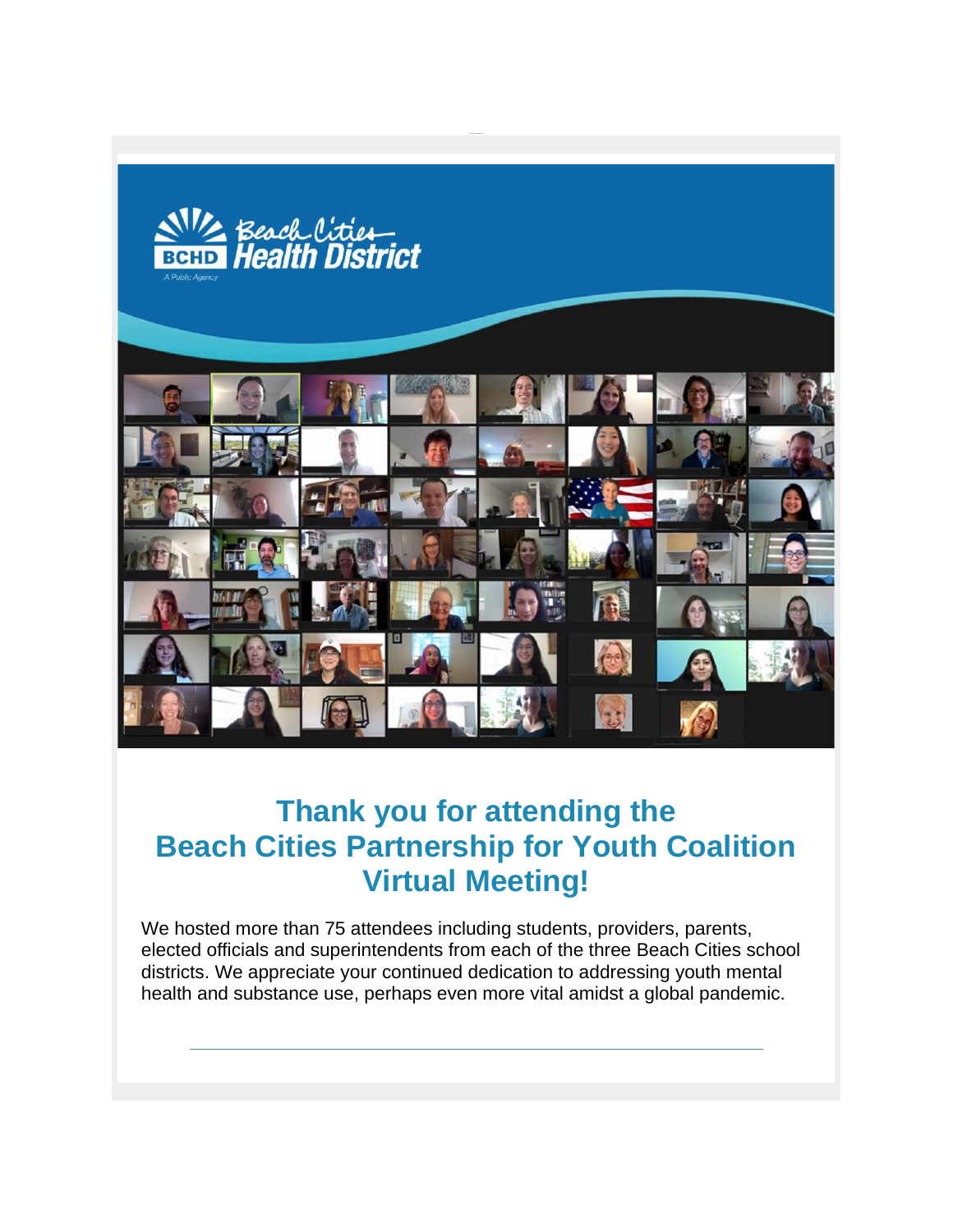Missed the meeting? **[View the recording here.](http://r20.rs6.net/tn.jsp?f=001lmS1aLiNpzLPCwx1PgYfG0Yn3lObkjV6qeF45zQe-mvtxCCeZbn_oKOpR_tPvs3pQefyq3ReYpjen5jlSSjopc0H4B8Ig7AN_Djncbtne4ZqF4sqUWxey3vhhWZMtICBHpFG3464-FsGn8a8nyTSYhtWaLxBajxP9P2l5BDasxXAUtw73FOeVg==&c=dBmHm-3bOmAAyxZrOWuoy647FXY7c3k2KZGDdEqU7FBAlhcnJnQHQQ==&ch=R9oOduerFpqa_Eh7Hfh-rFIVov_RUG-vPU-hci9-KaSsR5gkr12ncw==)** Check the description box for timestamps if you'd like to see a specific part of the meeting.

#### **[Review the Coalition Meeting presentation here.](http://r20.rs6.net/tn.jsp?f=001lmS1aLiNpzLPCwx1PgYfG0Yn3lObkjV6qeF45zQe-mvtxCCeZbn_oKOpR_tPvs3pM2DvXL2C1ymkSwvs76sRFXCF69uiveFzDodKLQMQ_dtWjf_nCPHqHFL_61h188148-zKEyPlBDhG4Xd5eO0VCjge2OXlVUVKyDG35aUicr54_iLduaUo9bJTJ0OavXQGxnjXqSeO0qQtyNwYwVLpHQ==&c=dBmHm-3bOmAAyxZrOWuoy647FXY7c3k2KZGDdEqU7FBAlhcnJnQHQQ==&ch=R9oOduerFpqa_Eh7Hfh-rFIVov_RUG-vPU-hci9-KaSsR5gkr12ncw==)**

Highlights of the Coalition meeting included:

- Welcome and Beach Cities Health District update from BCHD CEO, **Tom Bakaly**
- Hermosa Beach City School District Superintendent **Dr. Jason Johnson** shared the school district's plan to work toward better connections and build the social-emotional learning framework. The school district has two full-time counselors to provide additional mental health support.
- Manhattan Beach Unified School District Superintendent **Dr. Mike Matthews** shared how social-emotional learning is built into the curriculum at all grade levels. Dr. Matthews also discussed the school district's mission of strengthening and broadening the goals related to social justice issues and working with the Board to have formal policies and programs in place.
- Redondo Beach Unified School District Superintendent **Dr. Steven Keller** discussed the commitment to health and safety for both students and staff. The school district is also committed to 10 different ways to engage students that have been less connected to the virtual learning environment.
- **Rani Crosby**, RUHS '23 and **Camille Jorenby**, MCHS '23 provided an overview on the Youth Advisory Council Summer Engagement Workgroup's efforts on the COVID-19 Health & Safety Campaign. See below for their posters and videos.
- The **Impacts of COVID-19 on Youth** video was shared with meeting attendees.
- From *allcove* **and the Stanford Center for Youth Mental Health and Wellbeing***,* **Dr. Steven Adelsheim, Cristiane Cunial and Neha Kumar** shared an overview of core and data evaluation components of their model for a youth drop-in center. The Beach Cities *allcove* location, along with other Mental Health Services Act grantees from across the state, will continue to receive technical assistance from the staff at *allcove*.
- Attendees of the Coalition meeting participated in a community conversation about underage alcohol and opioid use in the Beach Cities. They voted on five poll questions, and were placed into breakout groups for short discussions after voting on each questions. **[View the poll results](http://r20.rs6.net/tn.jsp?f=001lmS1aLiNpzLPCwx1PgYfG0Yn3lObkjV6qeF45zQe-mvtxCCeZbn_oKOpR_tPvs3p7dVpFrVAXr3bDvMf4k2ZsIPaVC7doECRaUVqiGr_zfd3-Jak7dA7DnHyW4o5CpY89380hps-nPXXEkc2ehUUwEqCpTZBvdk4oSLn35qoskHD5UcY3uVEOANKRiReVmMaV3gXDpcTyBEVriucPdQjjL90JXWZLqBc_CGZ1kH75ae40CZQVBdL1Tr4ODR9WYNW68t_BIGfXdl74g2nBok2LxtBM1jBrtOe&c=dBmHm-3bOmAAyxZrOWuoy647FXY7c3k2KZGDdEqU7FBAlhcnJnQHQQ==&ch=R9oOduerFpqa_Eh7Hfh-rFIVov_RUG-vPU-hci9-KaSsR5gkr12ncw==)  [here.](http://r20.rs6.net/tn.jsp?f=001lmS1aLiNpzLPCwx1PgYfG0Yn3lObkjV6qeF45zQe-mvtxCCeZbn_oKOpR_tPvs3p7dVpFrVAXr3bDvMf4k2ZsIPaVC7doECRaUVqiGr_zfd3-Jak7dA7DnHyW4o5CpY89380hps-nPXXEkc2ehUUwEqCpTZBvdk4oSLn35qoskHD5UcY3uVEOANKRiReVmMaV3gXDpcTyBEVriucPdQjjL90JXWZLqBc_CGZ1kH75ae40CZQVBdL1Tr4ODR9WYNW68t_BIGfXdl74g2nBok2LxtBM1jBrtOe&c=dBmHm-3bOmAAyxZrOWuoy647FXY7c3k2KZGDdEqU7FBAlhcnJnQHQQ==&ch=R9oOduerFpqa_Eh7Hfh-rFIVov_RUG-vPU-hci9-KaSsR5gkr12ncw==)**

If you would like to participate in a focus group to continue the conversation about youth substance use, please complete **[this form](http://r20.rs6.net/tn.jsp?f=001lmS1aLiNpzLPCwx1PgYfG0Yn3lObkjV6qeF45zQe-mvtxCCeZbn_oKOpR_tPvs3pHItNJtgoY8h3ci8E0Z9BGdpOwQE05RZxTF93PknihcaidhUIbqzX0s8IxZYVm7aYmhqa9qDSs1qJUkFvQUWdQedNvEbWFuKje9XmUhuWTGmZe2yxxNneTGjGsNwoaMLAZau9FHKuDtI=&c=dBmHm-3bOmAAyxZrOWuoy647FXY7c3k2KZGDdEqU7FBAlhcnJnQHQQ==&ch=R9oOduerFpqa_Eh7Hfh-rFIVov_RUG-vPU-hci9-KaSsR5gkr12ncw==)**.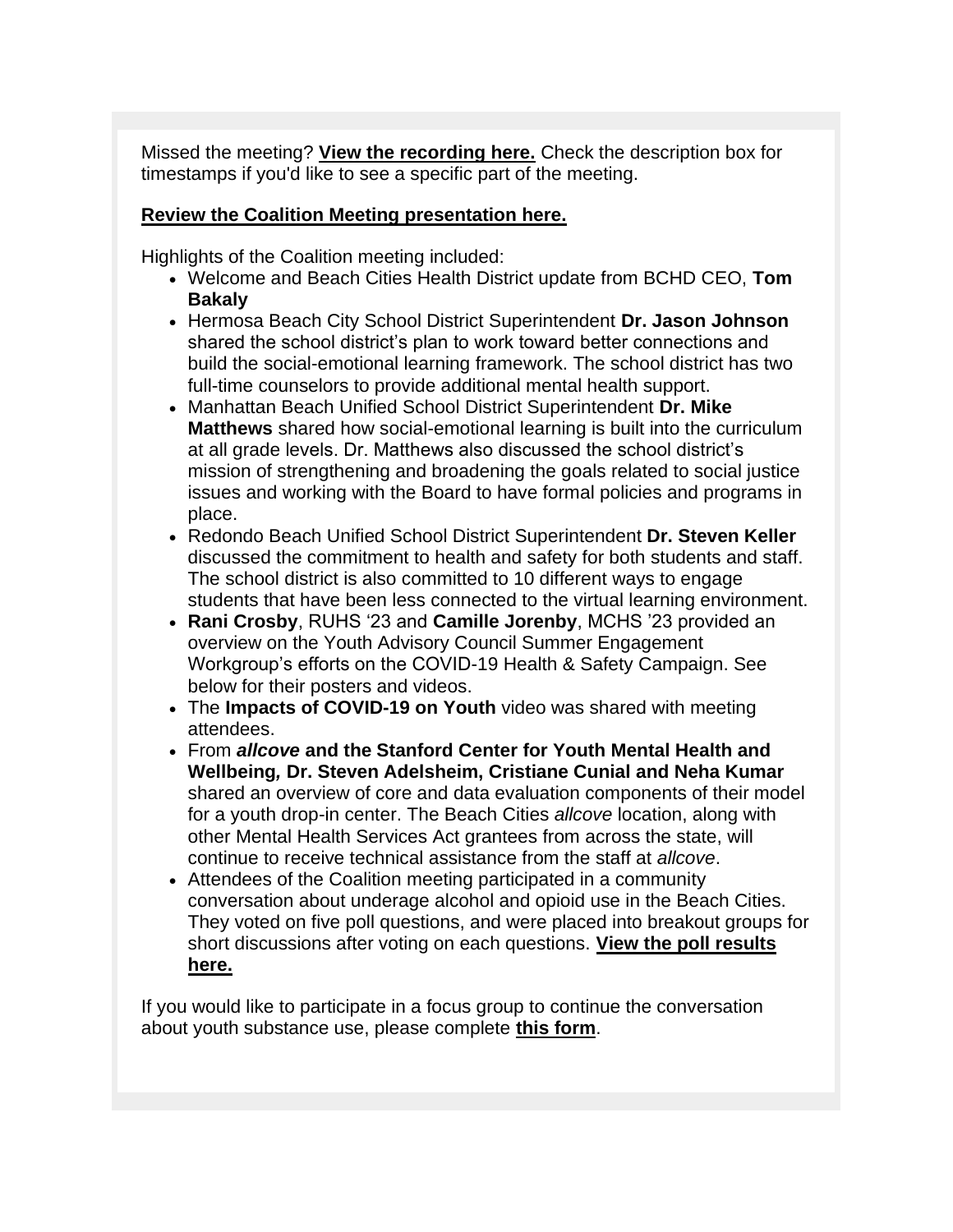## **COVID-19 Health & Safety Campaign created by students from BCHD's Youth Advisory Council**

## **Posters:**

**Physical Distancing**

- [What does 6 feet physical distancing look like?](http://r20.rs6.net/tn.jsp?f=001lmS1aLiNpzLPCwx1PgYfG0Yn3lObkjV6qeF45zQe-mvtxCCeZbn_oKOpR_tPvs3pQfAZWHAuuK3_IBywVpWROJrlOcN4WVS9e3aUB1guqj0gsfgzZUJkClDJ1wWi3I8NhYCHMCaz7p-yrj-nrp4N0TV5zN9R7aUmqZrPS5-QK1EsEn3C3upGV8Vd-LcmuHyqyX89z2y5OKakpxcZw-A5X0xX-rZojRedId93_OXaHynZ-5izyXP_W3Bal2ndSwbJW3uKyeqv1LA=&c=dBmHm-3bOmAAyxZrOWuoy647FXY7c3k2KZGDdEqU7FBAlhcnJnQHQQ==&ch=R9oOduerFpqa_Eh7Hfh-rFIVov_RUG-vPU-hci9-KaSsR5gkr12ncw==)
- [Be smart. Have a Heart. Stay 6 feet apart.](http://r20.rs6.net/tn.jsp?f=001lmS1aLiNpzLPCwx1PgYfG0Yn3lObkjV6qeF45zQe-mvtxCCeZbn_oKOpR_tPvs3peK1Lb3jnlcsT_GvHbam_OU3sajeRNvNMzGLnffuwhc2Tm-3oHu97dIGsKf3p-drphRgHb64uRg0l0dGFFR3tbXyJvorBmEUNRfPPldt7PleaKfdy18lZo4jKVyvaVWmg5Pw0UF-Ty9Uus797RwLRQ4rmpKVv2wwu&c=dBmHm-3bOmAAyxZrOWuoy647FXY7c3k2KZGDdEqU7FBAlhcnJnQHQQ==&ch=R9oOduerFpqa_Eh7Hfh-rFIVov_RUG-vPU-hci9-KaSsR5gkr12ncw==)

#### **Stay Home if You are Sick**

- [Stay Home if You Are Sick](http://r20.rs6.net/tn.jsp?f=001lmS1aLiNpzLPCwx1PgYfG0Yn3lObkjV6qeF45zQe-mvtxCCeZbn_oKOpR_tPvs3p345uQbWj4oaM07EFtKHL2yE5lZiLH0MZPinGrx-LjI_OvO2l1G7f6bAVKe7FPHuK6aGuXX3xbuAeTOTGt4GBFxaQ62RfhSlmnjrujMsdyhgnQ_knZeFde1LPMh8-Btg4558xz6MCptBKEwB76upDudFuyuMMZXY-&c=dBmHm-3bOmAAyxZrOWuoy647FXY7c3k2KZGDdEqU7FBAlhcnJnQHQQ==&ch=R9oOduerFpqa_Eh7Hfh-rFIVov_RUG-vPU-hci9-KaSsR5gkr12ncw==)
- [Stay Home: Text Message](http://r20.rs6.net/tn.jsp?f=001lmS1aLiNpzLPCwx1PgYfG0Yn3lObkjV6qeF45zQe-mvtxCCeZbn_oKOpR_tPvs3poGNphxF931FHMaZNxoB1zFlAubVaCVddRPNm_lJFFdB8dPnUz8B01hh7RjgdF6S71tvEvM6ES-9mnM64YN6zwEt8j4b2tjHpHYtI2weefyNOpJbPQ13lm8OzUQSiREed-CFs7VLbSFzcg2o1k7SEU8D4yrtBMffdzAVobTmEWD8=&c=dBmHm-3bOmAAyxZrOWuoy647FXY7c3k2KZGDdEqU7FBAlhcnJnQHQQ==&ch=R9oOduerFpqa_Eh7Hfh-rFIVov_RUG-vPU-hci9-KaSsR5gkr12ncw==)
- [Feeling Sick? Stay Home](http://r20.rs6.net/tn.jsp?f=001lmS1aLiNpzLPCwx1PgYfG0Yn3lObkjV6qeF45zQe-mvtxCCeZbn_oKOpR_tPvs3pbU8LKD3tR-P_0A0OdmKejIHn-8QfY5eZL_d7m8QbpWBSFOM6TmCHhbIxqebQiG-CsCf0wmWUnGrBPDSFi12bRvtWbvL8uWc5rFuNFoKXKuyZALCWTgTXdrEexf5FskxbM8c_tbFrzzo7x_N1SpuLGQbzV8wRfN59fFpULaG2z_A=&c=dBmHm-3bOmAAyxZrOWuoy647FXY7c3k2KZGDdEqU7FBAlhcnJnQHQQ==&ch=R9oOduerFpqa_Eh7Hfh-rFIVov_RUG-vPU-hci9-KaSsR5gkr12ncw==)

#### **Handwashing**

- [How to Wash Your Hands](http://r20.rs6.net/tn.jsp?f=001lmS1aLiNpzLPCwx1PgYfG0Yn3lObkjV6qeF45zQe-mvtxCCeZbn_oKOpR_tPvs3pdhtmf25tKtxrx6I23Jy2yU16jC7FFChA_a848WUec16ZvwPzRQiejVxHtTtmLshnz9sL-_abnoyZg3DF72Zw-DaBFSUNeej08XQJ23asKCFIvlqMsxSz-aJX-iGBrXe2c6bcmO0NGbD3iRA4xe2fDhc-wQc2RjEs_s3EsVoUlXo=&c=dBmHm-3bOmAAyxZrOWuoy647FXY7c3k2KZGDdEqU7FBAlhcnJnQHQQ==&ch=R9oOduerFpqa_Eh7Hfh-rFIVov_RUG-vPU-hci9-KaSsR5gkr12ncw==)
- [A Few Times You May Want to Wash Your Hands](http://r20.rs6.net/tn.jsp?f=001lmS1aLiNpzLPCwx1PgYfG0Yn3lObkjV6qeF45zQe-mvtxCCeZbn_oKOpR_tPvs3phy5Ctelff63-0mrYPet1FkZF5f7JkC2OgNw-cPPot3DoVKCnlcdw6qfy7gGwWO0jkX9usFCrGUKOVmotANfugdetc7idakH3LWklqeaCfzFA9uA81VQMaxiGzzS4ouRC9NO3y8jeGeJKK8zKgxj8ONkWb23kXjgK&c=dBmHm-3bOmAAyxZrOWuoy647FXY7c3k2KZGDdEqU7FBAlhcnJnQHQQ==&ch=R9oOduerFpqa_Eh7Hfh-rFIVov_RUG-vPU-hci9-KaSsR5gkr12ncw==)
- [20 Second Lyrics](http://r20.rs6.net/tn.jsp?f=001lmS1aLiNpzLPCwx1PgYfG0Yn3lObkjV6qeF45zQe-mvtxCCeZbn_oKOpR_tPvs3phAfUR44aotEIuucGeq62Zoys-WpU1gG5NNK2dhLl6BeEFsuX85kw905xbLuI1jhUsJKkB-0r-wCskrhLw4qvcZclglJdbpNqa1lmYxWnMYZdtkYedHMLyAdZDArsTarcjjWEXWRoytVp1GLgSHipYEnE9kvs3Lna&c=dBmHm-3bOmAAyxZrOWuoy647FXY7c3k2KZGDdEqU7FBAlhcnJnQHQQ==&ch=R9oOduerFpqa_Eh7Hfh-rFIVov_RUG-vPU-hci9-KaSsR5gkr12ncw==)
- [STOP. Before you leave home, have you...](http://r20.rs6.net/tn.jsp?f=001lmS1aLiNpzLPCwx1PgYfG0Yn3lObkjV6qeF45zQe-mvtxCCeZbn_oKOpR_tPvs3p8T2UpMxBbGBAGlIRD6HeY-y1pxKGxjXqfwk9WWAFeYHJYWcEZofe-cBm9wuDpbbNMQjhe8pXdLZenhsUmbu_Pptuv46l68dolP_C8iqOL2W_8zDEzZK8sOqNWDUoqPnTg7NZyhUrWIYDnSArUkgRj31jV7lnUoLeB_OZjRjcjVM=&c=dBmHm-3bOmAAyxZrOWuoy647FXY7c3k2KZGDdEqU7FBAlhcnJnQHQQ==&ch=R9oOduerFpqa_Eh7Hfh-rFIVov_RUG-vPU-hci9-KaSsR5gkr12ncw==)

# **Cloth Face Coverings**

- [Guide to Face Coverings](http://r20.rs6.net/tn.jsp?f=001lmS1aLiNpzLPCwx1PgYfG0Yn3lObkjV6qeF45zQe-mvtxCCeZbn_oKOpR_tPvs3p_C917h8yV835RCkCcHHhTUuUedeZWsRlGtCNBQZ0kydF9X4km_3GGNkaDTgHKosBd-xuf_smlwXWY8Njrsv7h33w0_xAJfOrd9Z8EemQCk9tASi2HaZP9NzqMKI-UkIFDixCpy30hzf98XRqng9szEw0if1teG_a26HugFTyI4A=&c=dBmHm-3bOmAAyxZrOWuoy647FXY7c3k2KZGDdEqU7FBAlhcnJnQHQQ==&ch=R9oOduerFpqa_Eh7Hfh-rFIVov_RUG-vPU-hci9-KaSsR5gkr12ncw==)
- [Note to Parents/Guardians on Face Coverings](http://r20.rs6.net/tn.jsp?f=001lmS1aLiNpzLPCwx1PgYfG0Yn3lObkjV6qeF45zQe-mvtxCCeZbn_oKOpR_tPvs3pph_xeesfy-7Gc9oaZOtuIOBr8CPC31vRAiuXnLM-EFpXcNHK-zhqd7YFLblnA1CXzpr_wCAi3EikMOrU5CJMbEXrS7eYDVBkkxJ76AjFn7gazOJveFJsESbMbut0KZawA1EfQSQmhXUVtWhOZ6pJZ6Cgt9KqGzM6&c=dBmHm-3bOmAAyxZrOWuoy647FXY7c3k2KZGDdEqU7FBAlhcnJnQHQQ==&ch=R9oOduerFpqa_Eh7Hfh-rFIVov_RUG-vPU-hci9-KaSsR5gkr12ncw==)
- [Guide to No-Sew Face Coverings](http://r20.rs6.net/tn.jsp?f=001lmS1aLiNpzLPCwx1PgYfG0Yn3lObkjV6qeF45zQe-mvtxCCeZbn_oKOpR_tPvs3px4DvzNIuHB0HhMj3j-aZt1AXgzyUI_NL6rZghOkKMfyLkkvObu2_JhMdUjK1Pslg6F23OI_JSMrymgtxxlIiWvUR0gVMjHnb4s_3byrGcIzzH1XG5eH0miDrYCp5_xna0P1m2y_DXS0zbL4CZhsvO_68YCz1y2l59pBiJeGNMEU=&c=dBmHm-3bOmAAyxZrOWuoy647FXY7c3k2KZGDdEqU7FBAlhcnJnQHQQ==&ch=R9oOduerFpqa_Eh7Hfh-rFIVov_RUG-vPU-hci9-KaSsR5gkr12ncw==)
- [How to Use Cloth Face Coverings](http://r20.rs6.net/tn.jsp?f=001lmS1aLiNpzLPCwx1PgYfG0Yn3lObkjV6qeF45zQe-mvtxCCeZbn_oKOpR_tPvs3pJulbo2jrsgs1I4DBRk68E4fzedA7fuyPwHmV8bK6IfDXYteznkazdfjagOj9Z5cLBBoNFBNRlD2_I1rOLvfWH0iNwf8iPPjT_sdkYWXGTK3fc2evxb7jhy97_W0hVVvnYidTdZgVyoMpOFY7sJiCd3JF8cBwDPYm3SNlaHXnIt4ghybyoXPrwg==&c=dBmHm-3bOmAAyxZrOWuoy647FXY7c3k2KZGDdEqU7FBAlhcnJnQHQQ==&ch=R9oOduerFpqa_Eh7Hfh-rFIVov_RUG-vPU-hci9-KaSsR5gkr12ncw==)

# **Videos:**

- [Handwashing](http://r20.rs6.net/tn.jsp?f=001lmS1aLiNpzLPCwx1PgYfG0Yn3lObkjV6qeF45zQe-mvtxCCeZbn_oKOpR_tPvs3p2B2_uzTox3lCO_2CPa_M2VDEwwry6EOOPuZck_oXF3CGCW1GYPCtSRfll87uzVMmp4XLOsJN5ZZKFv7OacBKYUcD1bBY5ZkMdcUg6GxuF7wg-jlL-2f60Q==&c=dBmHm-3bOmAAyxZrOWuoy647FXY7c3k2KZGDdEqU7FBAlhcnJnQHQQ==&ch=R9oOduerFpqa_Eh7Hfh-rFIVov_RUG-vPU-hci9-KaSsR5gkr12ncw==)
- [Physical Distancing](http://r20.rs6.net/tn.jsp?f=001lmS1aLiNpzLPCwx1PgYfG0Yn3lObkjV6qeF45zQe-mvtxCCeZbn_oKOpR_tPvs3pk2yoGjZ0IxuQY-d1LPBHdj4JM1s3F-z65RuWUHwqFY6QtDtOjk1SY5xD3blx16WVsJaSO6Zx18A8F2_ePNlc6z_lpoZpMe0qjJVeTLHb8l9RkkE2bbEiDg==&c=dBmHm-3bOmAAyxZrOWuoy647FXY7c3k2KZGDdEqU7FBAlhcnJnQHQQ==&ch=R9oOduerFpqa_Eh7Hfh-rFIVov_RUG-vPU-hci9-KaSsR5gkr12ncw==)
- [Tips on How to Wear a Cloth Face Covering](http://r20.rs6.net/tn.jsp?f=001lmS1aLiNpzLPCwx1PgYfG0Yn3lObkjV6qeF45zQe-mvtxCCeZbn_oA3NKiXQEhoMHZbzqfeNSQevfV_Tf9aDIQmlB9yA0EZYlEi8bpFaoE3khPNec5eiys58vrOfkvb643j0ucXSHgTpRAifNx9w1Zb0io2yZwCZwOwyRI2D0w5Va7mDjFGL-g==&c=dBmHm-3bOmAAyxZrOWuoy647FXY7c3k2KZGDdEqU7FBAlhcnJnQHQQ==&ch=R9oOduerFpqa_Eh7Hfh-rFIVov_RUG-vPU-hci9-KaSsR5gkr12ncw==)
- [Impact of COVID-19 on Beach Cities Students](http://r20.rs6.net/tn.jsp?f=001lmS1aLiNpzLPCwx1PgYfG0Yn3lObkjV6qeF45zQe-mvtxCCeZbn_oKOpR_tPvs3pGRcGM9dz40ZY7GvDAt66XE-YUqG4hdCIvOq4bFIQKpJh5-wUdpAK8r0NgcVwcgDLcFFKkkV8zgvwnA8N43DCD8evnL7V2u32nGvR_7Pl3-JW8FuqUvuKNg==&c=dBmHm-3bOmAAyxZrOWuoy647FXY7c3k2KZGDdEqU7FBAlhcnJnQHQQ==&ch=R9oOduerFpqa_Eh7Hfh-rFIVov_RUG-vPU-hci9-KaSsR5gkr12ncw==)